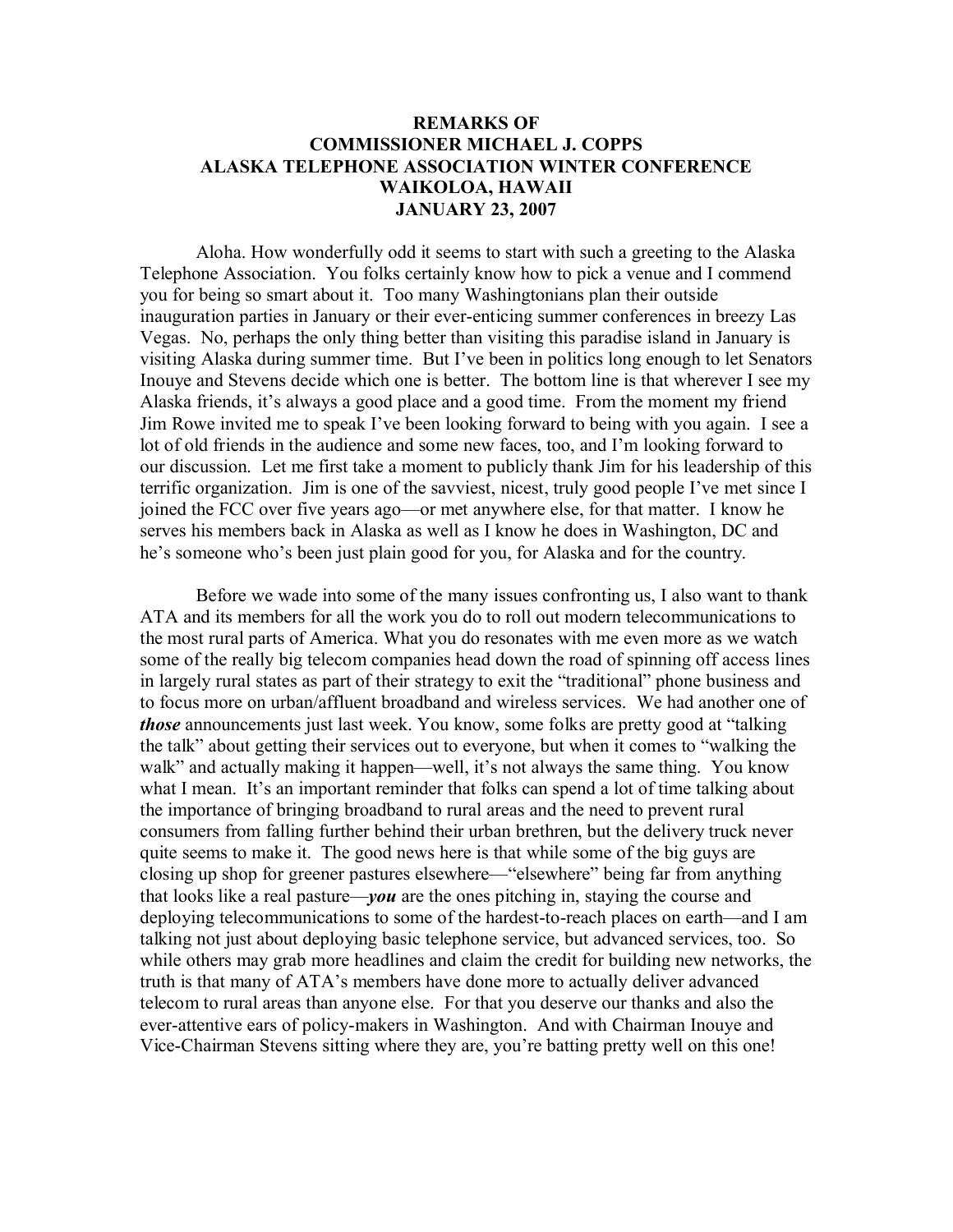Rural America is our heartland. I actually went to a high school in a town named Hartland, in Wisconsin, so I always thought I understood a little about rural America. That was until I had a chance to go *really* rural when I visited some Bristol Bay communities unreachable by road but connected nevertheless by the power of the telephone and by the power of the Internet—rural communities with broadband, with bandwidth for education, and with telemedicine bringing the resources of our vast country into the smallest hamlets in your state. Students in one village school had actually used their broadband connection to carry on a conversation, in real time, with the crew of the International Space Station, orbiting far out in the heavens. Imagine the impact that made on those little kids who may never have been 10 miles from home! It seemed almost surreal—but real is what it was.

What a long ways we have come from when some of us were kids. When I compare the communications tools I am using now with that old crank telephone in the general store I used to visit as a kid in the Upper Peninsula of Michigan, it's mindboggling. But you know what? We ain't seen nothing yet. It's mind-boggling. Several months ago, I participated in a demonstration of Internet 2, a consortium of edge-of-theenvelope companies and leading-edge universities. Sitting in an office in Washington, DC, I actually "drove" a camera exploring the ocean floor in Monterey Bay. That was a voyage of discovery for me in more ways than one. Then they told me to put on some three-dimensional goggles, and I went on to perform long-distance knee surgery on a faraway patient, with my hands guided by specialists in California and Australia. Don't worry, it wasn't a real patient, but it was a totally realistic experience. The Internet 2 folks had earlier been by to tell me how one day not that far away we'll have meetings in our D.C. office attended by folks from around the world—although those folks will be in your office not in the flesh, but in hologram. Imagine that hologram sitting in the next chair and talking with you. How much would that change the worlds of business and diplomacy? And researchers down at my old grad school, UNC, are working to impart the sense of touch to those holograms, so you could reach over for a handshake to seal the deal or give 'em a pat on the back, Washington-style. So I don't think there's any doubt about it—the telecom times are a-changin' and you folks are smack dab in the middle of a revolution that will transform the way we live in just about every facet of our daily lives.

The trick is to make sure we're smart enough to get the job done right. That means asking the right questions, focusing on real, hard facts, and implementing policies in both the private and public sectors that will allow these technology marvels to deliver on their potential. And, importantly, to make sure they deliver as fully and as well for rural America as they do anywhere else. We've got a long way to go to get it done.

With that in mind, I thought I'd spend a few minutes talking about some of the issues we just have to get right if we are to reap the benefits of all this great telecom potential. Three of them—and they're the same three that were up their on my priority list last time we spoke—are (1) homeland security and public safety, (2) universal service and inter-carrier compensation reform, and (3) broadband. I want to talk about what's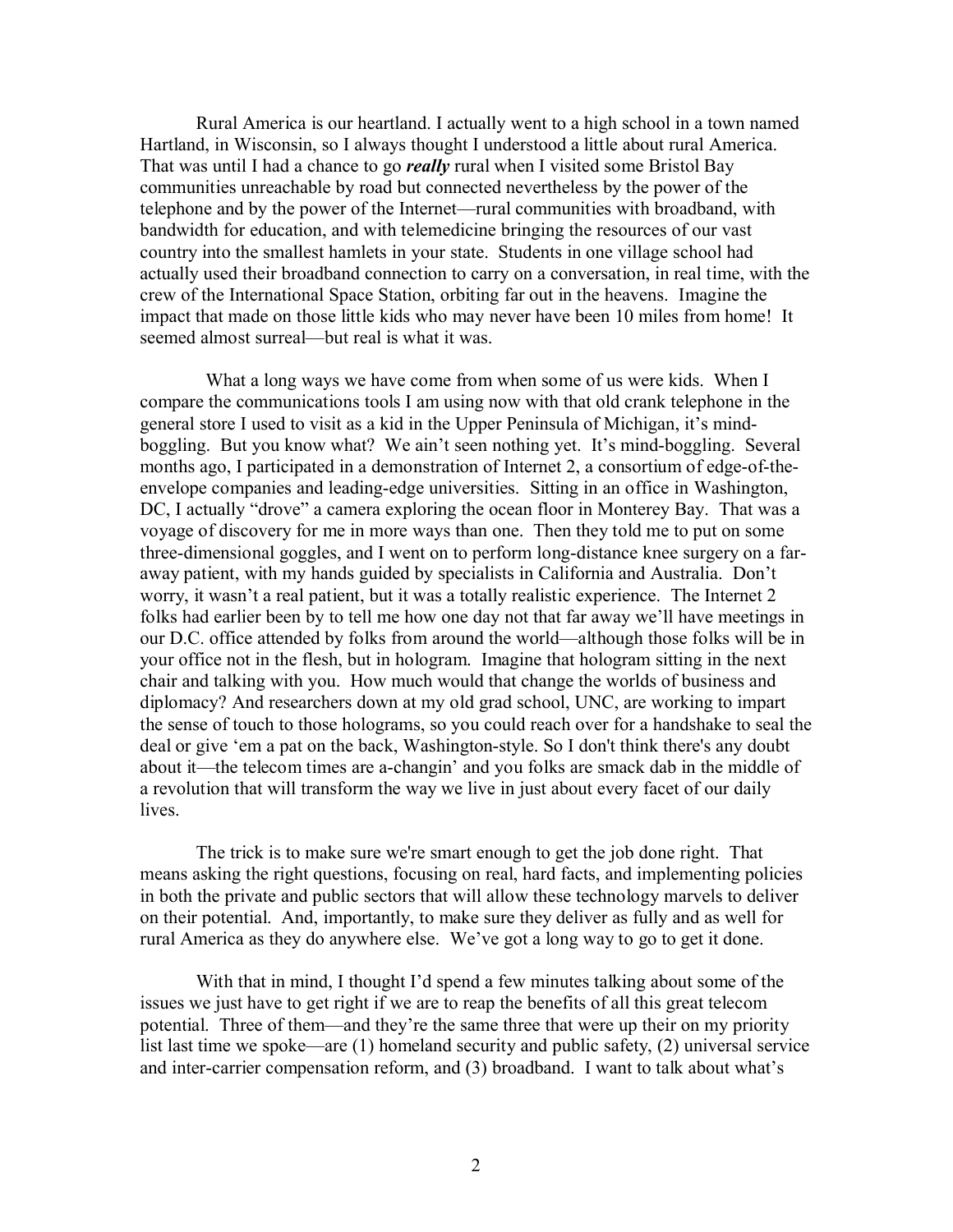happening and what needs to happen on these priorities since we last got together in Homer almost two years ago.

We should always begin with public safety, given the life-altering changes and costs that our dangerous world is always capable of visiting upon us, whether from more murderous terror attacks or the ravages of Mother Nature. I've said this before but I never get tired of repeating it: the safety of the people is always the first obligation of the public servant. We are now over five years since the tragedy of 9/11 and a year and a half since Hurricane Katrina, and we know this: America is not as ready as it could be and should be for the next attack or natural disaster whenever that awful day should come. And make no mistake about it: this is just as important for rural America as any place else. A bioterror attack or some other terror incident is, to me, just as conceivable in a rural town as a major city, and probably a lot easier to pull off. A lot of rural towns, already strapped for resources, wonder how to get prepared. The good news is that we now have the Public Safety and Homeland Security Bureau that could help them—and I again commend my friend and Chairman, Kevin Martin, for making it happen last fall. Our charge now is to make sure this Bureau has the resources to do the work we're all counting on it to do.

Part of what we can do is to act as a clearinghouse for ideas and proposals to address public safety—an idea I suggested early-on. As I travel this great land, I see some cities and towns and service providers doing a lot of work to prepare themselves. But many other towns haven't been able to do that much, often because they don't know where to begin or they lack the money and resources to do the job right. It's hard work, it takes time and it costs money. Well—why not have this new Bureau act as an expediter and convener and facilitator, keeping track of what others are doing so that every carrier and community doesn't have to begin at Square One? Then we could tell a community, "That's been looked at, but here are the problems;" or, "Here's something that might work better for you." Think how much work and money and time—and maybe even lives—this kind of help from the FCC could save.

The new Bureau has started down this road, I am happy to report. But to do it right is going to take a huge commitment. It's going to take some pretty heavy resources—people and money both. The Commission needs to continue to push hard every step of the way; we must keep the public safety/homeland security priority right up on top; and if we need more money I for one would support asking Congress for it in order to ensure that communications works to enhance the safety of all our citizens. Budget times are tough, I know that, but this is homeland security and public safety and the FCC needs to be using its expertise and its ties to get this job done. I never have been able to understand why previous FCC leadership allowed the Commission to be shunted aside in the confused reorganization that followed 9/11. I tried to do something about it then, but to no avail. The nation is still paying a price for what happened.

Let me turn to universal service. It's a logical progression, because a critical component of protecting the safety of the people is making sure we are all connected. It would benefit both homeland security and universal service if more people understood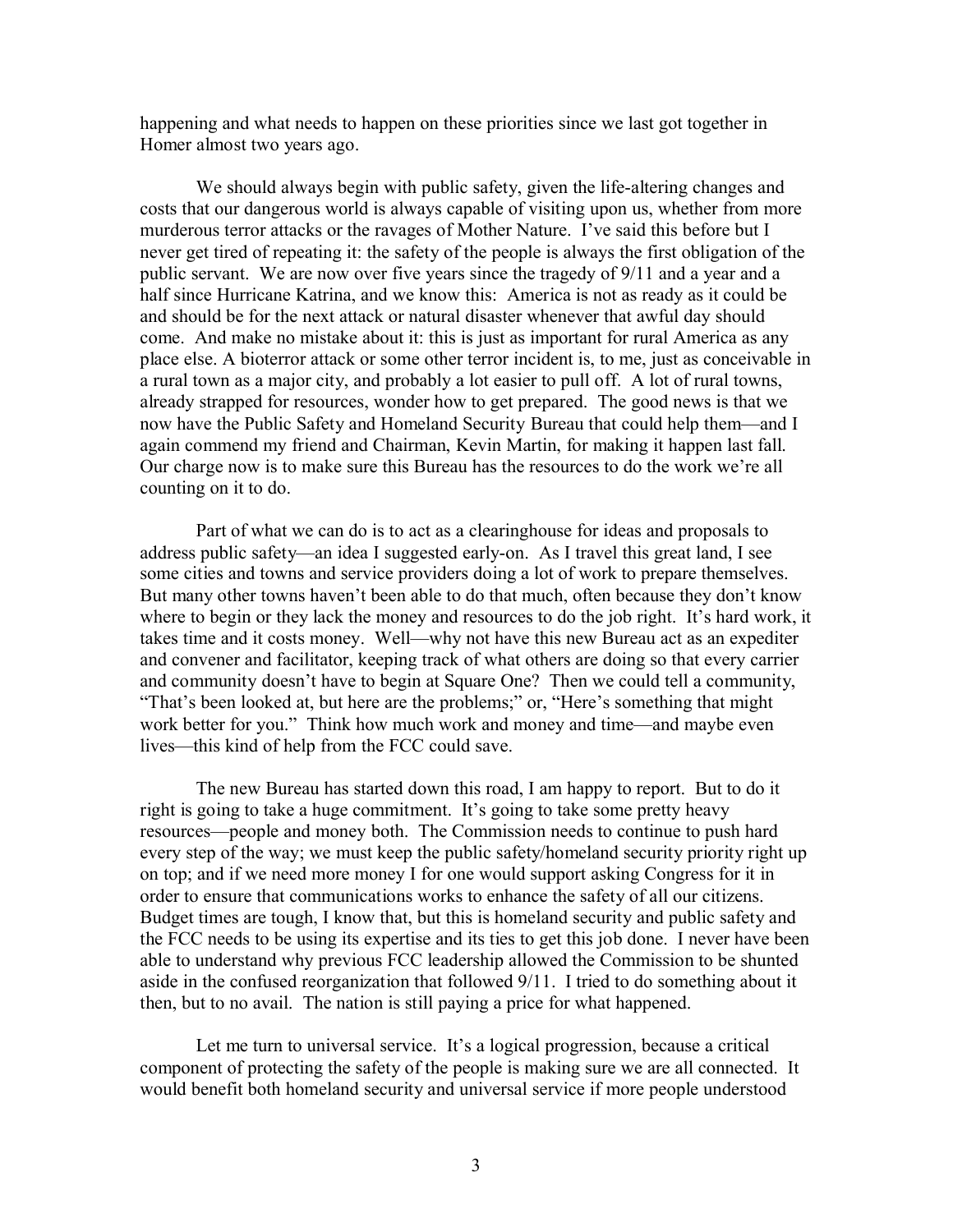this tie. My goal as a FCC Commissioner since the day I arrived almost six years ago is to help bring the best, most accessible and cost-effective communications system in the world to our people—and I mean *all* our people. That most certainly includes those who live in rural communities, as well as those who live on tribal and native lands, those who are economically disadvantaged, and those with disabilities. Each and every citizen of this great country should have—and increasingly *requires*—access to the wonders of communications.

Now I'm willing to bet that the big cities and fast-growing suburbs will see exciting new technologies like IPTV. But this raises some questions in my mind. How do we ensure that consumers in the far-reaches of the country also enjoy the benefits of these new technologies? How do we build the infrastructure to deliver all these new services? What a huge challenge! But what a real one, too. You know, we don't hear so much about the digital divide these days. But it hasn't gone away. In fact, I think our country runs the real risk of having a greater urban and rural digital gap in the  $21<sup>st</sup>$  century than we had in the 20<sup>th</sup> century, when our challenge was getting basic phone service out to all our communities and citizens. We can't afford to let that happen. But it *can* happen unless we think and act anew.

So we come back to the principle of universal service. Our crying need is to take that idea of universal service and bring it into the  $21<sup>st</sup>$  century. That means adjusting our policies, recrafting incentives and fine-tuning our thinking so that in this new digital age, no community, no citizen, is left behind by lack of access to advanced telecommunications services. Today, having access to broadband is becoming just as important as access to basic telephony was in the past. Less than three weeks ago, Senator Stevens re-introduced legislation that brings broadband under the universal service umbrella and there have been similar proposals in the House. I am pleased that Congress is going to be considering this critical question. I also believe the time has come for the Commission to consider how to bring broadband into the universal service system, although we sometimes seem to be heading in the opposite direction. I'm not saying everything needs to be supported. But I do think broadband facilities are key to getting everyone in America connected, and I don't believe we can separate the future of broadband from the future of universal service.

To get these lofty concepts right, we're going to have to deal with the less lofty mechanics of universal service. As we all know, contributions to universal service are based on interstate telecommunications service revenues. With the growth of IP services, the expansion of any-distance pricing plans, and new difficulties identifying interstate and intrastate traffic, there are real challenges to the current system. But it *is* fixable.

What should the underlying system be? I continue to find a revenue-based contribution system attractive. It's equitable. And it makes simple sense that those who use the network more contribute more to further the goals of universal service. That being said, I understand the enormous pressures being brought on the revenue-based system. There are proposals out there to move to a numbers system, or to a connections system, or some variant thereof. But before committing to any system I would need to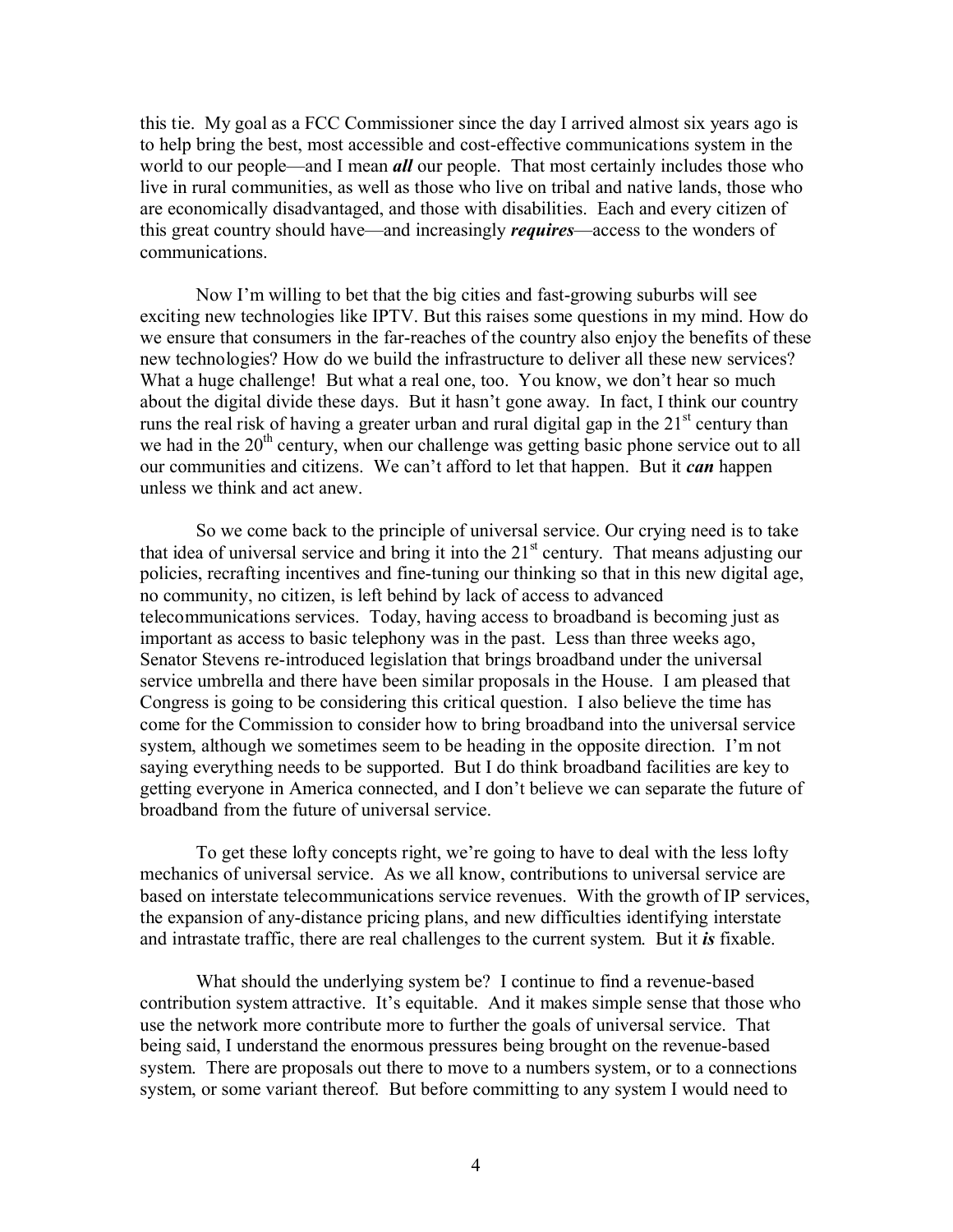know the answers to some very tough questions: How would proposed changes impact low volume users? What would be the consequences for rural consumers? Will the mechanism provide specific, predictable and sufficient support for rural America? Will it still help us ensure comparable services at comparable rates? Is it administratively feasible—for consumers who pay and for carriers who collect? And are there ways for Universal Service to be sustained apart from major surgery? There are those who think that a solution lies in this: make sure we have wireless and VoIP trued up right, and we have made progress on that front; include broadband in both the recipient and contribution side of USF; and, through Congress, include intrastate and as well as interstate contributions. We might not have to do anything more than that. Sounds interesting to me and I'd like to get your thoughts on such an approach.

I do know this—the broader the base for universal service assessment, the lower the burden on the consumer and the more stable the fund. So going forward, that's one principle that will guide my thinking. And frankly I think the challenge for you is to get behind a system that enables you to stand up and convincingly say that the proposal is not just good for business, but good for your consumers as well.

As some of you know, I serve on the Federal-State Joint Board on Universal Service. The Board has spent some time, and I expect it will spend some more, on the pros and cons of reverse auctions. Dozens of comments are in, there is no unanimity in those comments and, in fact, the comments raise quite a few questions about how to establish and then implement a reverse auction system, what standards are necessary, how active a FCC role would be required, what do we do about carrier of last resort obligations, and the like. I'm all for examining new ideas but we should not do that at the expense of some of the other issues that have been sitting before the Joint Board for too long. I'm hopeful that the Joint Board will work expeditiously to provide recommendations to the FCC for future action. I would appreciate having your thoughts on this one, too.

It's impossible to talk about universal service without raising the need for reforming Intercarrier Compensation. I've long said the system is Byzantine and broken, although that doesn't require any startling intellectual insight. It cries out to be fixed. But I know that for rural telephone companies, access charges are a truly vital component of cost recovery. They are an important part of your revenue stream. And when it comes to Intercarrier Compensation, one size may not fit all. What works in urban America may not be the fix we need in rural America.

I have said this before, but I'll say it again: I will not vote for an order unless it provides stability for you to undertake investment in your communities. I will not vote for an order unless it allows you to recover the legitimate costs of serving rural America. And I will not vote for an order unless it allows you to plan for the future and modernize your networks, including investment in advanced telecommunications. And, again, a word of caution about solutions as they affect consumers: unless those of us who want to fix it can explain why a particular plan is good for consumers and won't raise their phone bills, any plan will have a really difficult time making it out of the starting blocks.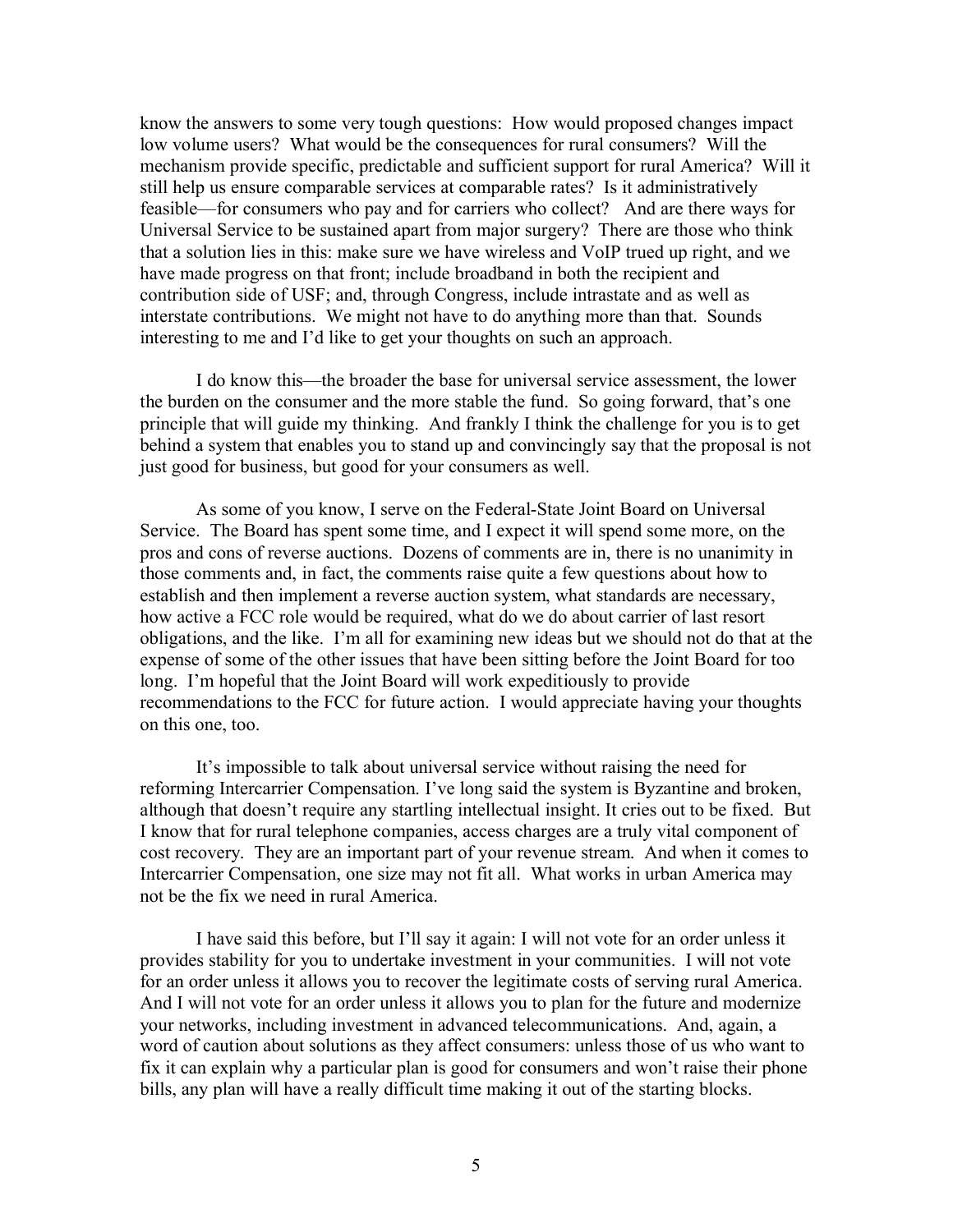I also know that so-called "phantom traffic" is a substantial problem facing independent carriers. In the first instance, my preference was to fix this problem as part of comprehensive intercarrier compensation reform. But I recognize that the costs to some of you keep growing and that you cannot wait forever. If we're not going to move quickly on comprehensive reform, then we should address this problem separately and soon.

One final thought on Universal Service. I am, as some of you know, a true believer in both the E-Rate and Rural Healthcare programs. As part of the Commission's new rural healthcare pilot program, we are currently receiving applications to fund the construction of state or regional broadband networks and services designed to bring telehealth and telemedicine services into some of our most rural and isolated communities. My hope is that the pilot program will give a real kick-start to the Rural Healthcare program and that we can build upon it to make quality care in the far reaches of the country as easy as it is today to go to the corner store. Also, very importantly, I believe that maintaining the integrity of *all* the component parts of Universal Service is essential if we are going to protect *each* of them from those who would diminish them and from some who would just as soon pull the plug on the whole program. Maintaining political support for government programs is always a game of addition. Believers in *any* of these programs—High-Cost, E-Rate and Rural Healthcare—ought to be working together to keep them *all* on-the-books and on-the-job.

So, a busy year on this front, too. And we are going to need your help and the benefit of your experience and insight if we are going to successfully navigate these shoals.

A few words about another huge priority—broadband. I think we need to do more and better—we as a country, the FCC as an agency. It's not just having a goal. The President set out a goal of universal broadband access by 2007. We didn't make it. Our problem is that as a country we had no *strategy* to realize the goal. You generally can't achieve a goal without having a strategy, unless dumb good luck smiles on you. And it hasn't. Your country and mine is probably the only industrialized country on the face of the earth not to have a broadband strategy. Let's face it—other countries are cleaning our clock—and not just those places where people live in high rises, by the way. The ITU last year developed a new Digital Opportunity Index that ranks how nations are doing in the transition to a digital world. The United States of America ranked twenty-first, right after Estonia and in a dead heat with Slovenia. Your country and mine—the United States of America—21 $^{st}$ ! Can you imagine that? Can you accept that? I can't. Twentyone is twenty rungs too low when Asian and European consumers are getting broadband speeds of 25 to 100 megabits per second at a fraction of the cost Americans are paying for much less bandwidth.

For openers, the Commission should be gathering better data and fleshing out real-world options—far more extensively than we do now, so we can make more intelligent decisions. Congress's investigative arm—the Government Accountability